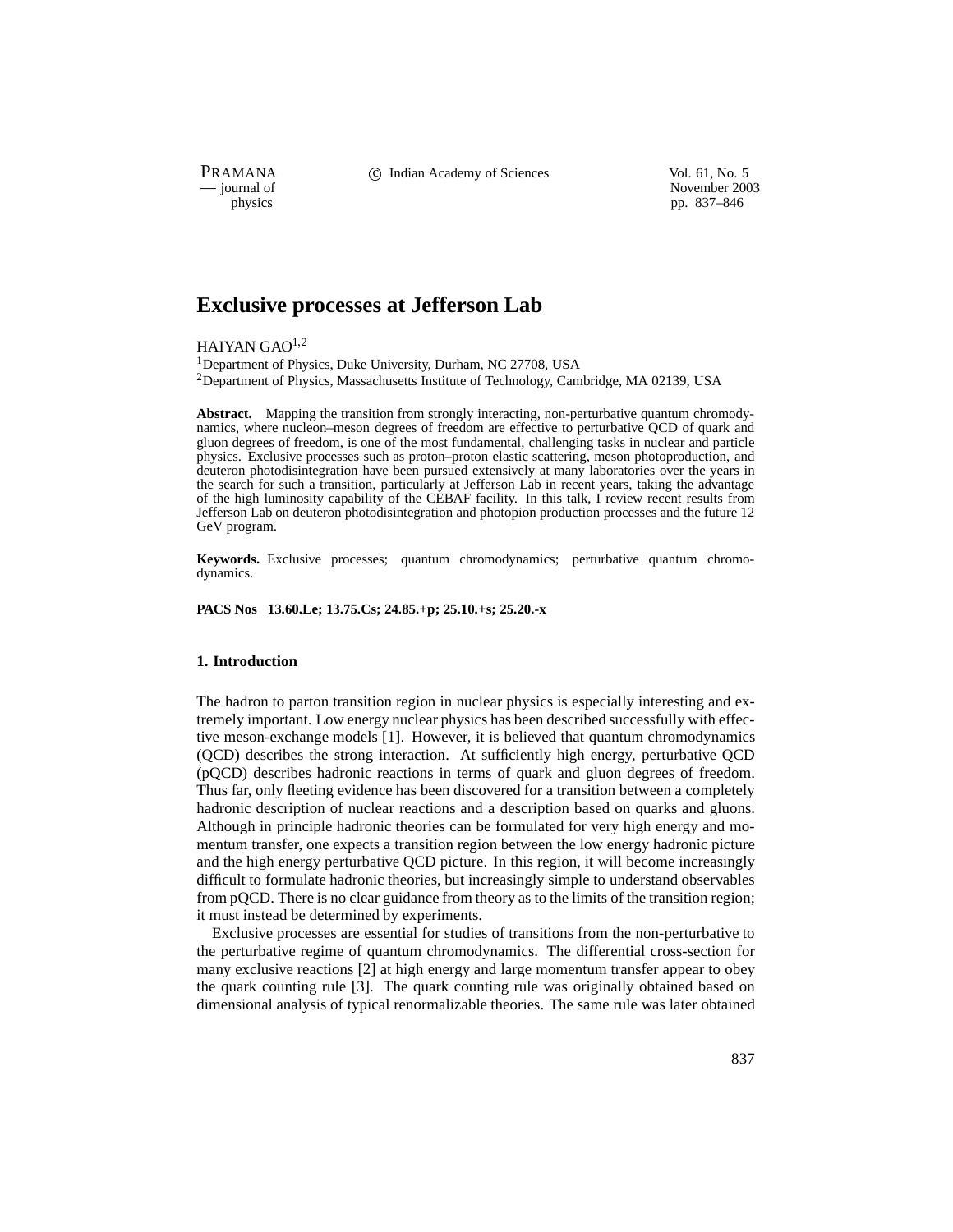in a short-distance perturbative QCD approach by Lepage and Brodsky [4]. Despite many successes, a model-independent test of the approach, called the hadron helicity conservation rule, tends not to agree with data in the similar energy and momentum region. Hadron helicity conservation arises from the vector coupling nature of the quark–gluon interaction, quark helicity conservation at high energies, and the neglect of the non-zero quark orbital angular momentum state in the hadron. The presence of helicity-violating amplitudes indicates that the short-distance expansion is not the whole story. In addition some of the cross-section data can also be explained in terms of non-perturbative calculations [5]. The parton orbital angular momentum was considered for the first time by Chernyak and Zhitnitsky [6] for form factors. Recently, Ji *et al* [7] derived a generalized counting rule for exclusive processes at fixed angles involving parton orbital angular momentum and hadron helicity flip. This generalized counting rule opens a new window for probing the quark orbital angular momentum inside the hadron. A natural connection between the study of the parton–hadron transition through exclusive processes and generalized parton distributions probed through deeply virtual processes is therefore established.

## **2. Quark counting rule and oscillations**

The quark counting rule predicts the energy dependence of the differential cross-section at fixed center-of-mass angles for an exclusive two-body reaction at high energy and large momentum transfer as follows:

$$
d\sigma/dt = h(\theta_{\rm c.m.})/s^{n-2},\tag{1}
$$

where *s* and *t* are the Mandelstam variables, *s* is the square of the total energy in the centerof-mass frame and *t* is the momentum transfer squared in the *s* channel. The quantity *n* is the total number of elementary fields in the initial and final states, while  $h(\theta_{\text{c.m.}})$ depends on details of the dynamics of the process. The quark counting rule predicts a  $1/s<sup>7</sup>$ scaling for  $d\sigma/dt$  for photopion production from a nucleon target at a fixed center-of-mass angle, and a  $1/s<sup>11</sup>$  scaling for deuteron photodisintegration process. The quark counting rule was originally obtained based on dimensional analysis under the assumptions that the only scales in the system are momenta and that composite hadrons can be replaced by point-like constituents. Implicit in these assumptions is the approximation that the class of diagrams, which represent on-shell independent scattering of pairs of constituent quarks (Landshoff diagrams) [8], can be neglected. This counting rule was also confirmed within the framework of perturbative QCD analysis up to a logarithmic factor of  $\alpha_s$  and are believed to be valid at high energy, in the perturbative QCD region. Such analysis relies on the factorization of the exclusive process into a hard scattering amplitude and a soft quark amplitude inside the hadron.

The entire subject is very controversial. Isgur and Llewellyn-Smith [5] argue that if the nucleon wave function has significant strength at low transverse quark momenta  $(k_{\perp})$ , then the hard gluon exchange (essential to the perturbative approach) which redistributes the transferred momentum among the quarks, is no longer required. The applicability of perturbative techniques at these low momentum transfers is in serious question. There are no definitive answers to the question 'what is the energy threshold at which pQCD can be applied?' Indeed the exact mechanism governing the observed quark counting rule behavior remains a mystery.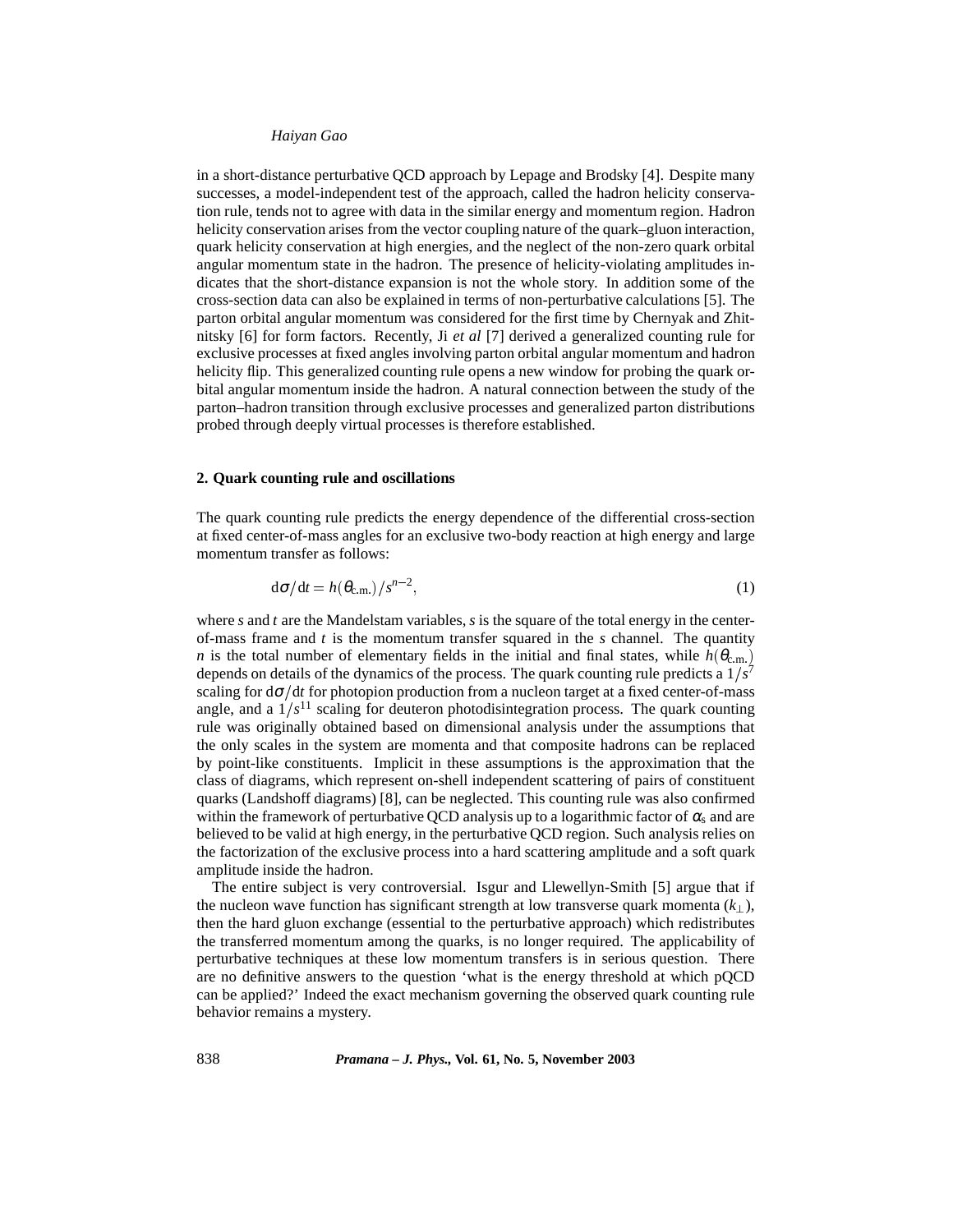## *Exclusive processes at Jefferson Lab*

Apart from the early onset of scaling and the disagreement with hadron helicity conservation rule, several other striking phenomena have been observed in *pp* scattering. One such phenomenon is the oscillation of the differential cross-section about the scaling behavior predicted by the quark counting rule ( $s^{-10}$  for *pp* scattering), first pointed out by Hendry [9] in 1973. Secondly, the spin correlation experiment in *pp* scattering first carried out at Argonne by Crabb *et al* [10] shows striking behavior: it is approximately four times more likely for protons to scatter when their spins are both parallel and normal to the scattering plane than when they are anti-parallel, at the largest momentum transfers ( $p_T^2 = 5.09$  $(\text{GeV}/c)^2$ ,  $\theta_{\text{c.m.}} = 90^{\circ}$ ). Later, spin-correlation experiments [11] confirm the early observation by Crabb *et al* [10]. Theoretical interpretation for such an oscillatory behavior  $(s^{10}d\sigma/dt)$  and the striking spin-correlation in *pp* scattering was attempted by Brodsky *et al* [12] within the framework of quantum chromodynamic quark and gluon interactions, where interference between hard pQCD short-distance and long-distance (Landshoff) amplitudes was discussed for the first time. The Landshoff amplitude arises due to multiple independent scattering between quark pairs in different hadrons. Moreover, gluonic radiative corrections give rise to a phase to this amplitude which is calculable in  $pQCD$  [13]. This effect is believed to be analogous to the Coulomb-nuclear interference that is observed in low-energy charged-particle scattering. It was also shown that at medium energies this phase (and thus the oscillation) is energy dependent [14], while becoming energy independent at asymptotically high energies [14,15].

Lastly, Carroll *et al* [16] reported the anomalous energy dependence of nuclear transparency from the quasi-elastic  $A(p, 2p)$  process: the nuclear transparency first increases followed by a decrease. This intriguing result was confirmed recently at Brookhaven [17] with improved experimental technique in which the final state was completely reconstructed. Ralston and Pire [18] explained the free *pp* oscillatory behavior in the scaled differential cross-section and the  $A(p, 2p)$  nuclear transparency results using the ideas of interference between the short-distance and long-distance amplitudes and the QCD nuclear filtering effect. Carlson *et al* [19] have also applied such an interference concept to the *pp* scattering and have explained the *pp* polarization data.

It was previously thought that the oscillatory  $(s^{10}d\sigma/dt)$  feature is unique to *pp* scattering or to hadron-induced exclusive processes. However, it has been suggested that similar oscillations should occur in deuteron photodisintegration [20], and photopion productions at large angles [21]. The QCD re-scattering calculation of the deuteron photodisintegration process by Frankfurt *et al* [20] predicts that the energy dependence of the differential cross-section,  $(s^{11}d\sigma/dt)$  arises primarily from the *n*–*p* scattering in the final state. If these predictions are correct, such oscillatory behavior may be a general feature of high energy exclusive photoreactions.

Farrar *et al* [22] have shown that the Landshoff contributions are suppressed at leadingorder in large-angle photoproduction but they can contribute at subleading order in 1*Q* as pointed out by the same authors. In principle, the fluctuation of a photon into a  $q\bar{q}$  in the initial state can contribute to independent scattering amplitude at sub-leading order. However, the vector–meson dominance diffractive mechanism is suppressed in vector– meson photoproduction at large values of *t* [23]. On the other hand, such independent scattering amplitude can contribute in the final state if more than one hadron exist in the final state, which is the case for both the deuteron photodisintegration and nucleon photopion production reactions. Thus, an unambiguous observation of such an oscillatory behavior in exclusive photoreactions with hadrons in the final state at large *t* may provide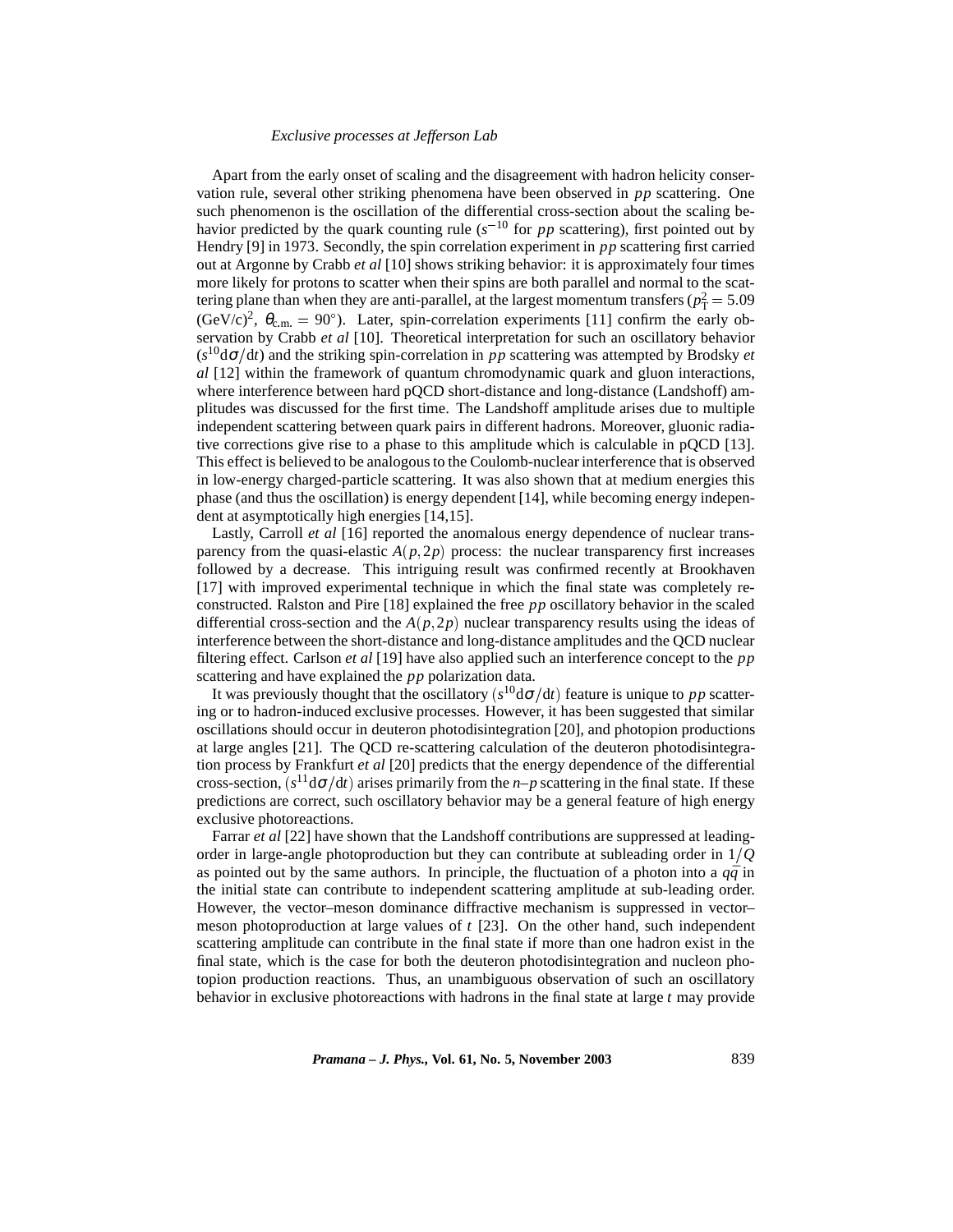a signature of QCD final state interaction. The most recent data on  $d(\gamma, p)n$  reaction [24] show that the oscillations, if present, are very weak in this process. The rapid decrease of the cross-section with energy ( $\frac{d\sigma}{dt} \propto \frac{1}{s^{11}}$ ) makes it impractical to investigate such oscillatory behavior. Given that the nucleon photopion production has a much larger cross-section at high energies ( $\frac{d\sigma}{dt} \propto \frac{1}{s^7}$ ), it is very desirable to use these reactions to verify the existence of such oscillations.

## **3. Nuclear filtering and color transparency**

Nuclear filtering refers to the suppression of the long distance amplitude (Landshoff amplitude) in the strongly interacting nuclear environment. Large quark separations tend not to propagate in the nuclear medium while small quark separations propagate with small attenuation. This leads to suppression of the oscillation phenomena arising from the interference of the long distance amplitude with the short distance amplitude. Nuclear transparency measurements from  $A(p, 2p)$  experiments carried out at Brookhaven [16] have shown a rise in transparency for  $Q^2 \approx 3-8$  (GeV/c)<sup>2</sup>, and a decrease in the transparency at higher momentum transfers. A more recent experiment [17], completely reconstructing the final state of the  $A(p, 2p)$  reaction, confirms the validity of the earlier Brookhaven experiment. If the oscillatory behavior of the cross-section is suppressed in nuclei one would expect to see oscillations in the transparency, which are  $180^{\circ}$  out of phase with the oscillations in the free *pp* cross-section. On the other hand, Brodsky and de Teramond [25] believed that the structure seen in  $(s^{10} d\sigma/dt) (pp \to pp)$ , the  $A_{NN}$  spin correlation at  $\sqrt{s} \sim 5$  GeV (around center-of-mass angle of 90°) [10,11], and the  $A(p, 2p)$  transparency result can be attributed to *ccuuduud* new resonant states. The opening of this channel gives rise to an amplitude with a phase shift similar to that predicted for gluonic radiative corrections.

While interpretations of the elastic  $pp \rightarrow pp$  cross-section, the analysing power  $A_{NN}$ and the transparency data remain controversial, the ideas of nuclear filtering effect and the interference between the hard pQCD short-distance and the long-distance Landshoff amplitudes by Ralston and Pire [18] are able to explain both the  $(s^{10} d\sigma/dt) (pp \rightarrow pp)$ oscillatory behavior and the Brookhaven  $A(p, 2p)$  transparency data. Carlson *et al* [19] have also applied such an interference concept to explain the *pp* polarization data.

Recently, a first complete calculation of 'color transparency' and 'nuclear filtering' in perturbative QCD has been carried out for electro-production experiments [26]. These calculations show that the nuclear filtering effect is complementary to color transparency (CT) effect. Color transparency, first conjectured by Brodsky and Mueller [27] refers to the suppression of final (and initial) state interactions of hadrons with the nuclear medium in exclusive processes at large momentum transfers. The phenomenon of CT occurs when exclusive processes proceed via the selection of hadrons in the so-called pointlike-configuration (PLC) states. Furthermore, this small configuration should be 'color screened' outside its small radius and the compact size should be maintained while it traverses the nuclear medium. While nuclear filtering uses the nuclear medium actively, in CT large momentum transfers select out the short distance amplitude which are then free to propagate through the passive nuclear medium. The expansion time relative to the time to traverse the nucleus is an essential factor for the observation of the CT effect, based on the quantum diffusion model by Farrar *et al* [28]. Thus, while one expects to observe the onset of CT effect sooner in light nuclei compared to heavier nuclei, the large *A* limit provides a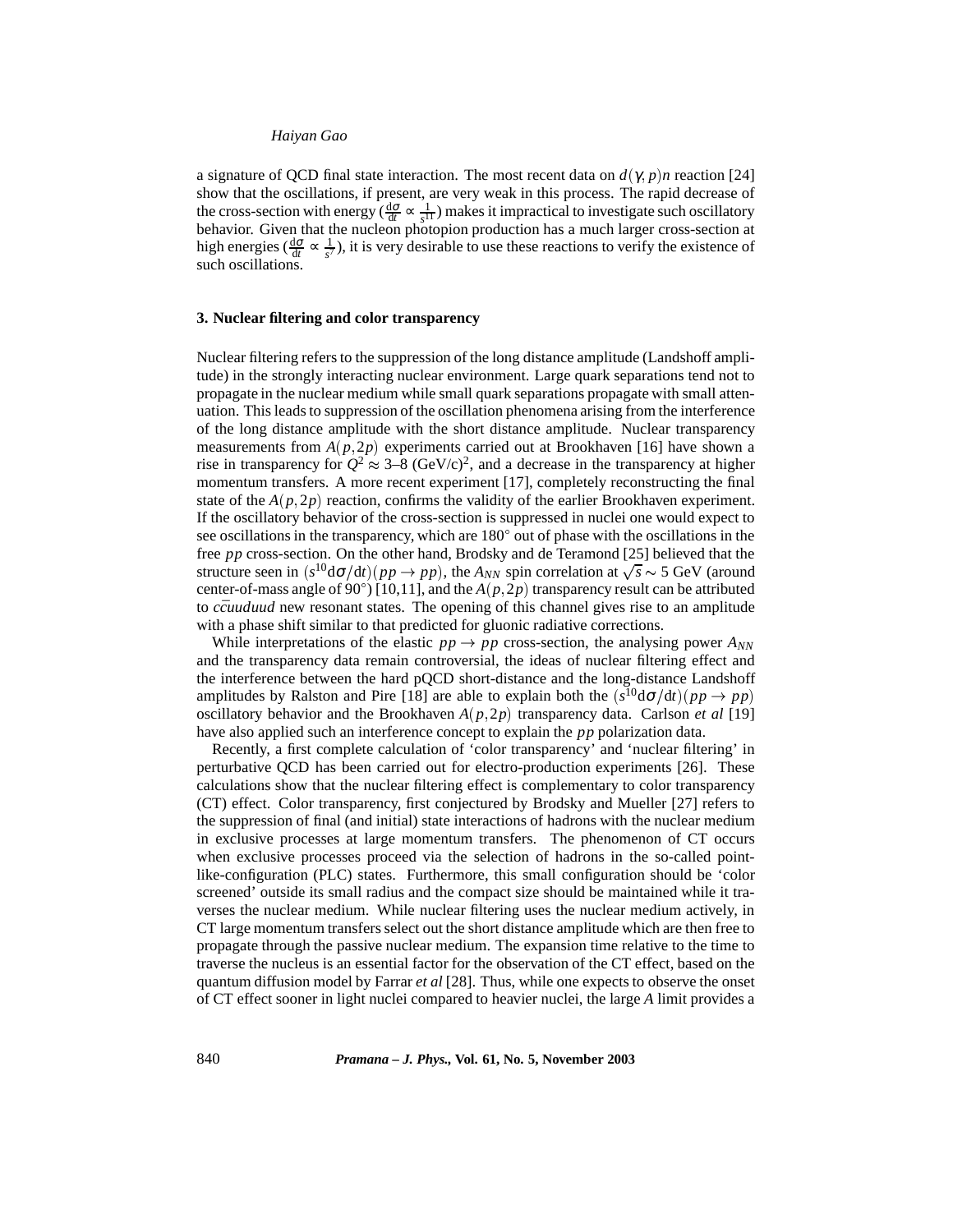## *Exclusive processes at Jefferson Lab*

perturbatively calculable limit for the nuclear filtering effect. The experimental verification of the nuclear filtering effect would be a very interesting confirmation of this QCD based approach in the transition region. For a detailed discussion on the nuclear filtering effect and related subjects, we refer to a review article on the subject [29].

## **4. Deuteron photodisintegration**

The deuteron photodisintegration reaction,  $\gamma d \to pn$ , is one of the simplest reactions for studying explicit quark effects in nuclei. In recent years, extensive studies of deuteron photodisintegration have been carried out at SLAC and JLab [24,30]. Figure 1 shows the scaled differential cross-section  $(s^{11}d\sigma/dt)$  from deuteron photodisintegration as a function of photon energy. The data seem to show scaling at  $70^{\circ}$  and  $90^{\circ}$ , and suggest the onset of scaling at higher photon energies at  $52^{\circ}$  and  $36^{\circ}$ . The threshold for this scaling behavior corresponds to a transverse momentum slightly over 1 GeV/c. Also shown in figure 1 are the QCD rescattering calculation [20,31] (shaded region), the quark gluon string model calculation (dashed line) [32,33], and an estimate from Radyushkin [34] (dash–dotted line) based on a quark-exchange picture. While none of the theories agree with all the data as well as one would like, they do indicate that quark models can approximately reproduce the cross-section data, therefore establishing the importance of deuteron photodisintegration process in the study of the transition region.



by *s*11. The projected results with MAD are shown as purple solid squares.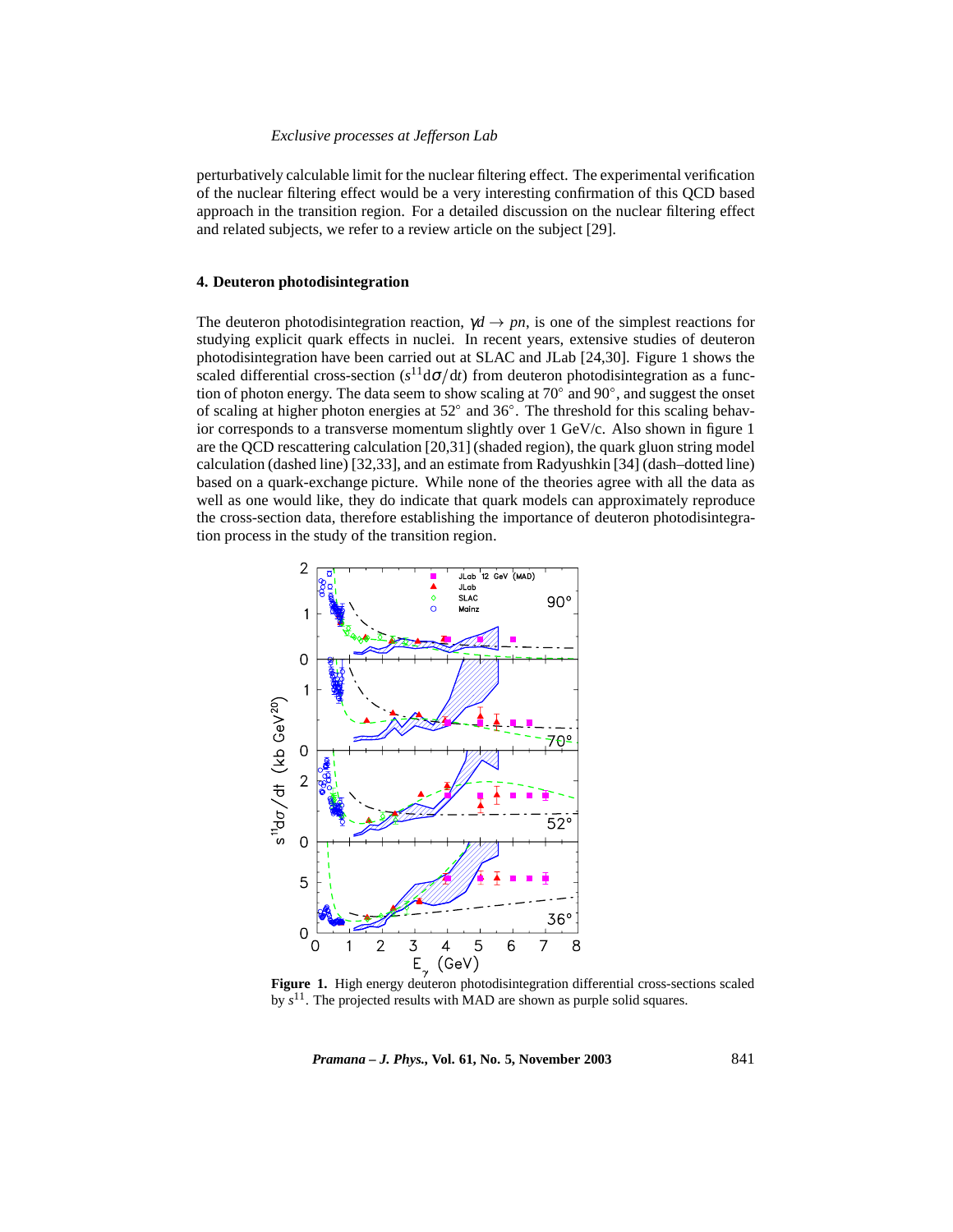A recent polarization measurement on deuteron photodisintegration [35] disagrees with hadron helicity conservation at kinematics where quark counting behavior is observed in the differential cross-section. This is also supported by  ${}^1H(\vec{\gamma}, \vec{p})\pi^0$  [36],  $d(e, e'\vec{d})$  deuteron tensor polarization  $T_{20}$  measurement [37], and the  $p(\vec{e}, e' \vec{p})$  measurement of the proton electric to magnetic form factor ratio [38]. At this point, it is extremely difficult to extend either the cross-section or the polarization measurements to higher energies at JLab with existing equipment. The planned medium acceptance detector (MAD) system in Hall A at Jefferson Lab for the 12 GeV energy upgrade will allow cross-section measurements to photon energies near 8 GeV (figure 1), and polarization measurements to about 4 GeV.

## **5. Nucleon photopion production**

Nucleon photopion production processes ( $\gamma n \to \pi^- p$ ,  $\gamma p \to \pi^+ n$ ,  $\gamma p \to \pi^0 p$ ) are essential probes of the transition from meson–nucleon degrees of freedom to quark–gluon degrees of freedom because of the simple valence quark structure of the pion. The cross-sections of these processes are also advantageous for the investigation of the so-called QCD oscillation because they decrease relatively slowly as energy increases compared with other photoninduced processes (quark counting rule predicts a  $s^{-7}$ -dependence for the differential crosssection). The relatively large cross-section at high energies will also allow the investigation of the *t* and  $p<sub>T</sub>$  dependence of the scaling behavior in addition to the *s* dependence. Recent results from deuteron photodisintegration (E96-003) [24] have shown for the first time an angular dependent scaling onset in photoreactions and  $p<sub>T</sub>$  seems to be the physical observable governing this onset. Therefore, it is important to test whether such angular dependent scaling onset exists in other photoprocesses. Moreover, photoreactions in nuclei allow the search for QCD nuclear filtering and color transparency.

The oscillatory scaling behavior, the anomalous spin-correlation coefficients from *pp* elastic scattering, and the unusual energy dependence of the nuclear transparency from the  $A(p, 2p)$  reaction have been discussed previously. An experiment studying whether there are similar phenomena in pion photoproduction (E94-104) was completed recently at Jefferson Lab. The results from E94-104 at 90 $^{\circ}$  c.m. angle (figures 2 and 3), suggest an onset of scaling behavior around a center-of-mass energy of 2.5 GeV and show very interesting hints of possible oscillation in the scaled differential cross-section for the  $\gamma n \rightarrow$  $\pi^- p$  and  $\gamma p \to \pi^+ n$  channels. While there is enormous interest in confirming whether the oscillatory scaling behavior observed in *pp* elastic scattering is a general feature of QCD in exclusive processes, there have also been efforts recently in understanding the precocious scaling observed in deuteron photodisintegration in terms of the parton–hadron duality (E94-110, E00-116) picture. Deviations (oscillations) from the pQCD counting rule above the resonance region can be shown in a model of a composite system with two spinless charged constituents [39], employing the so-called concept of 'restricted locality' of quark–hadron duality [40]. Therefore, precision measurements of these fundamental cross-sections would be a timely guide for theoretical efforts on this subject and would help understand the exact mechanism behind the scaling behavior observed in exclusive processes. An experiment (E02-010) [41] to perform a fine scan of the region between 2.3 GeV  $\sqrt{s}$  < 3.4 GeV with photopion production from nucleons was recently approved. With the upgrade of JLab energy to 12 GeV, these measurements can be extended up to  $\sqrt{s}$  = 4.6 GeV, above the charm production threshold. Therefore, it is essential to test the interpretation that the observed oscillatory scaling behavior and the spin-correlation anomaly in *pp* elastic scattering arise from new charm resonance states.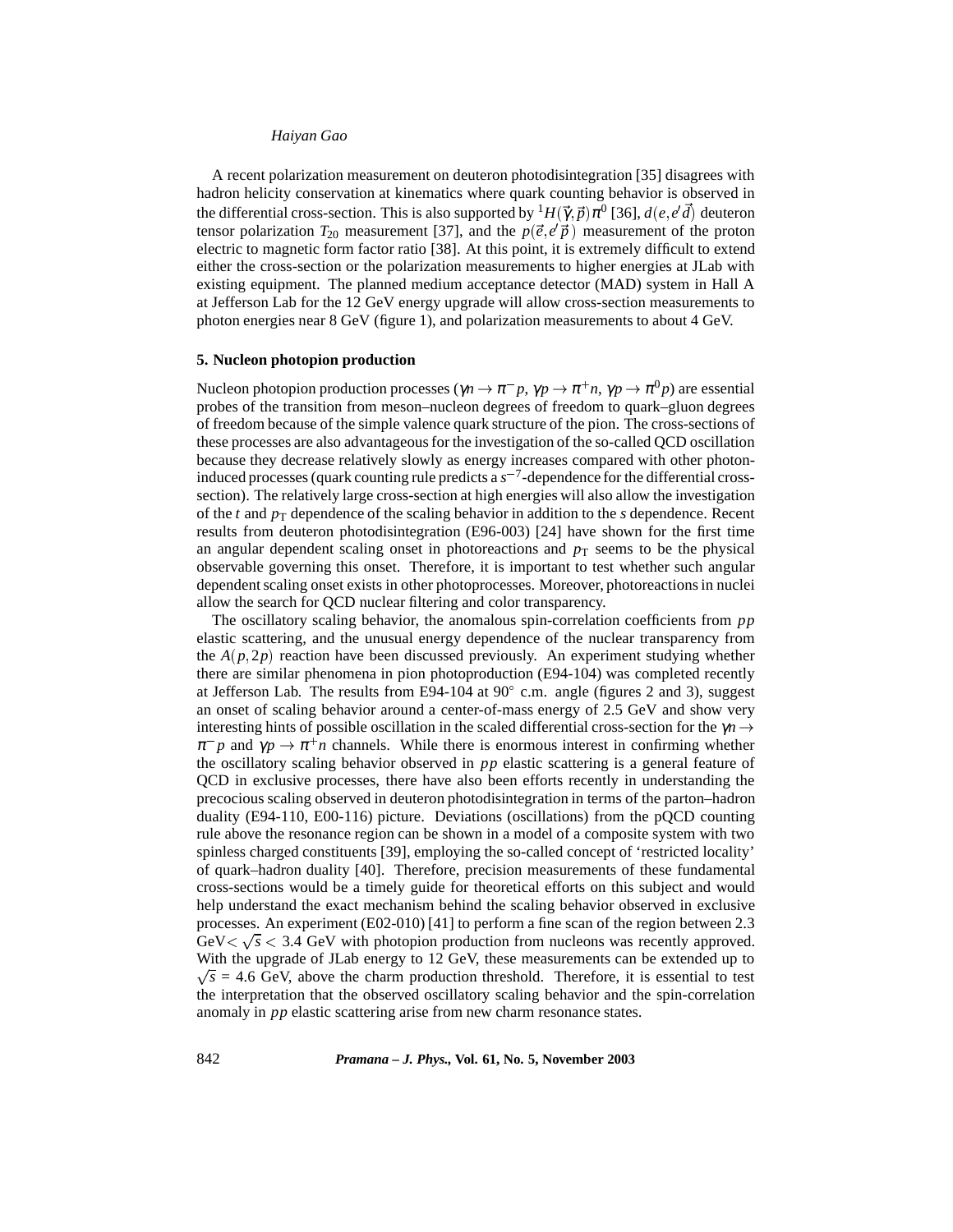*Exclusive processes at Jefferson Lab*



**Figure 2.** The scaled differential cross-section for the  $p(\gamma, \pi^+)$ *n* process at a c.m. angle of 90 $^{\circ}$ , as a function of c.m. energy,  $\sqrt{s}$  in GeV. Projections for a 11 GeV beam are shown as red solid circles. The green solid circles are the projected results from E02-010 and the blue solid squares show the completed E94-104 data points. The purple solid line is a fit of the E94-104 data by Jain [42].



**Figure 3.** The scaled differential cross-section for the  $n(\gamma, \pi^{-})p$  process at a c.m. angle of 90°, as a function of c.m. energy,  $\sqrt{s}$  in GeV. Projections for a 11 GeV beam are shown as red solid circles. The green solid circles are the projected results from E02-010 and the blue solid squares show the completed E94-104 data points. The purple solid line is a fit of the E94-104 data by Jain [42].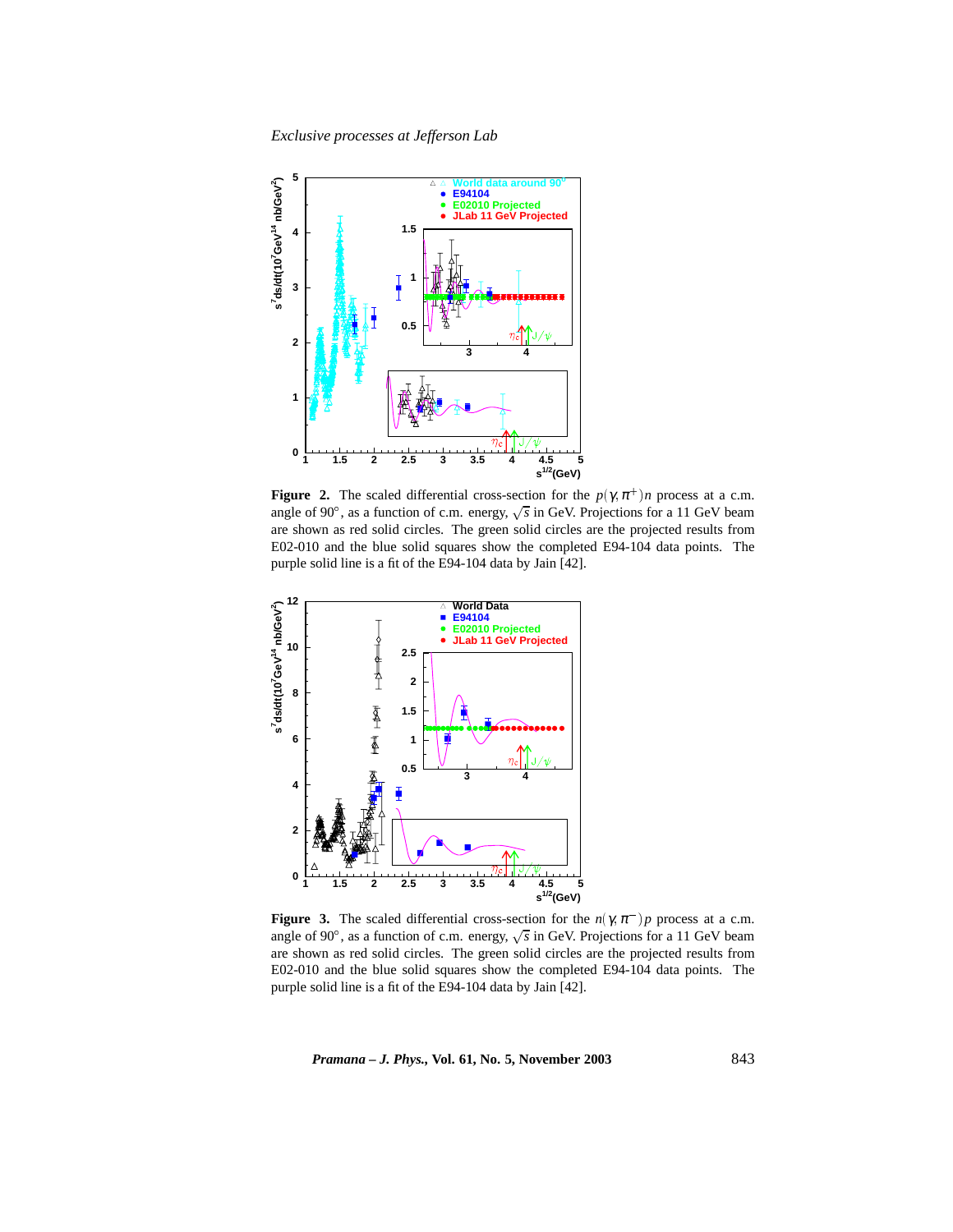#### **6. Pion photoproduction in the nuclear medium**

Pion photoproduction in the nuclear medium is an integral part of the effort to map the transition from the strongly interacting, non-perturbative regime where the nucleon–meson degrees of freedom are relevant to the perturbative regime of QCD where quarks and gluons are the appropriate degrees of freedom. Photoproduction of pions in the nuclear medium is a natural extension of the program on pion photoproduction from nucleons, one of the important physics programs with a 12 GeV CEBAF. The observed global agreement with quark counting rules and the possible oscillatory scaling behavior will be investigated thoroughly with 11 GeV using photopion production processes from nucleons.

In the nuclear medium it has been suggested that long distance amplitudes are suppressed (nuclear filtering) by the strongly interacting nuclear environment [18,26]. This leads to the suppression of the oscillation phenomena arising from the interference of the long distance amplitude with the short distance amplitude (as seen in *pp* scattering, mentioned earlier) in nuclear medium. The experimental manifestation of this effect is predicted to be in the form of oscillations in nuclear transparency, which are  $180^{\circ}$  out of phase with oscillations in the scaled free differential cross-section. The experimental support for nuclear filtering comes from the nuclear transparency measurements using  $A(p, 2p)$ carried out at Brookhaven [16,17]. While nuclear filtering can explain the observed behavior [18,26], an alternative explanation put forward by Brodsky and de Teramond [25] involves new *ccuuduud* resonant states. Therefore, the experimental verification of the nuclear filtering effect would be a very interesting confirmation of this QCD-based approach in the transition region. The nuclear filtering effect can be studied with photopion production from nuclei such as  ${}^{12}C$ . The preliminary results from the exploratory data taken on a 4He target during E94-104 demonstrated the experimental technique. With JLab at 12 GeV these measurements in search of nuclear filtering can be extended beyond the charm threshold.

Color transparency (CT), discussed previously, is another phenomenon which can be studied with pion photoproduction in the nuclear medium. The expansion time relative to the time for hadron to traverse the nucleus is an essential factor for the observation of the CT effect, based on the quantum diffusion model [28]. Thus, while the large *A* limit provides a perturbatively calculable limit for the nuclear filtering effect, one expects to observe the onset of CT sooner in light nuclei compared to heavier nuclei. The preliminary E94-104<sup>4</sup>He nuclear transparency results from the  $\gamma n \to \pi^- p$  process at a 90<sup>°</sup> center-ofmass angle up to a center-of-mass energy of 3.0 GeV show a very intriguing momentum transfer dependence of the nuclear transparency. With a 12 GeV CEBAF and the upgraded detection system, the nuclear transparency of the  $\gamma n \to \pi^- p$  process from <sup>4</sup>He can be extended to a |t| value of  $\sim 10$  (GeV/c)<sup>2</sup>. Such an extension allows detailed investigation of the onset of color transparency.

### **Acknowledgements**

The author thanks D Dutta, R Gilman, R J Holt, E Schulte, K Wijesooriya, and L Y Zhu for helpful discussions. This work is supported in part by the US Department of Energy under contract number DE-FC02-94ER40818 and DE-FG03-02ER41231.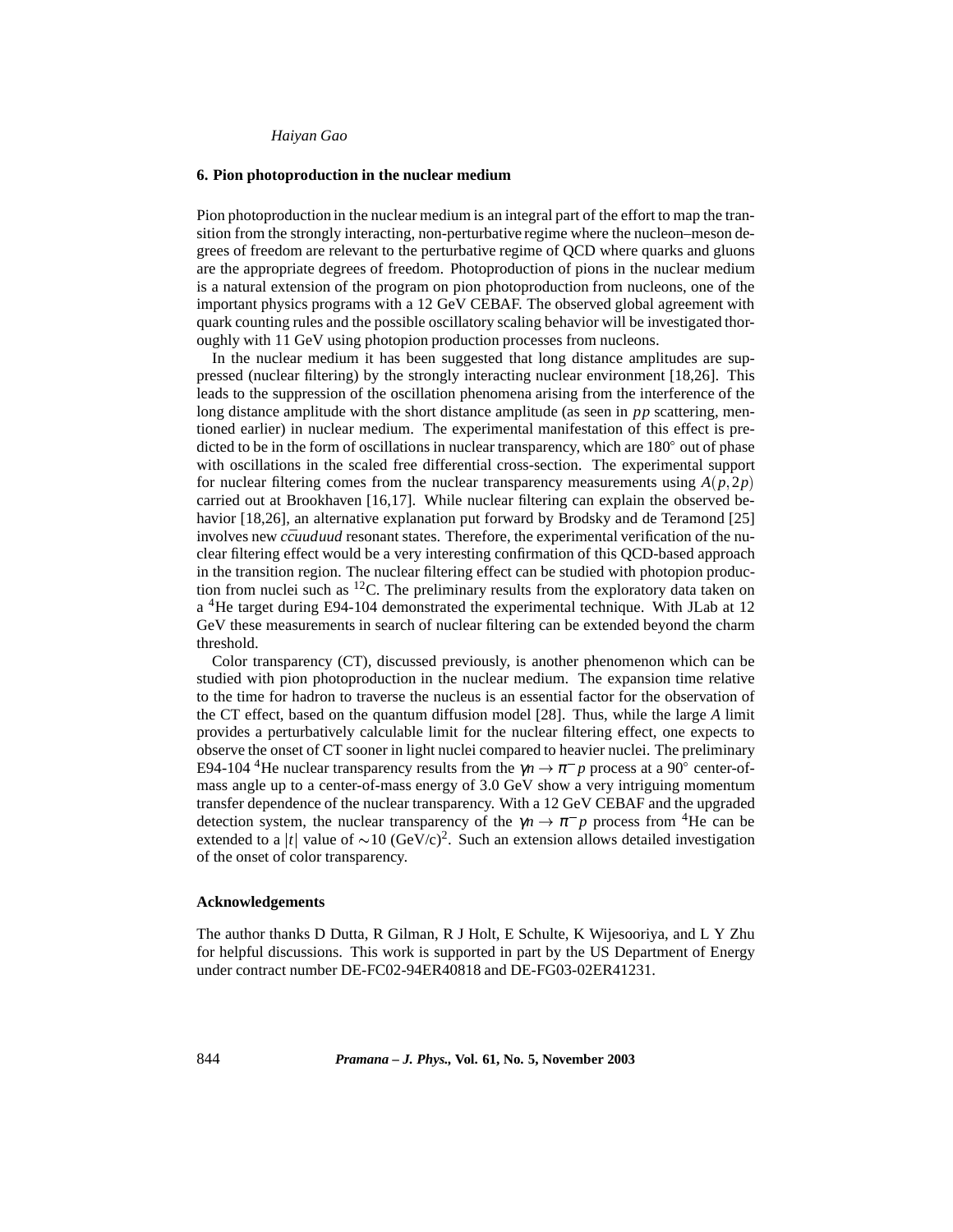## **References**

- [1] S C Pieper and R B Wiringa, *Ann. Rev. Nucl. Part. Sci.* **51**, 53 (2001)
- [2] G White *et al*, *Phys. Rev.* **D49**, 58 (1994)
- [3] S J Brodsky and G R Farrar, *Phys. Rev. Lett.* **31**, 1153 (1973); *Phys. Rev.* **D11**, 1309 (1975) V Matveev *et al*, *Nuovo Cimento Lett.* **7**, 719 (1973)
- [4] G P Lepage and S J Brodsky, *Phys. Rev.* **D22**, 2157 (1980)
- [5] N Isgur and C Llewelyn-Smith, *Phys. Rev. Lett.* **52**, 1080 (1984)
- [6] V L Chernyak and A R Zhitnitsky, *JETP Lett.* **25**, 510 (1977)
- [7] X D Ji, J P Ma and F Yuan, hep-ph/0301141
- [8] P V Landshoff, *Phys. Rev.* **D10**, 1024 (1974)
- [9] A W Hendry, *Phys. Rev.* **D10**, 2300 (1974)
- [10] D G Crabb *et al*, *Phys. Rev. Lett.* **41**, 1257 (1978)
- [11] G R Court *et al*, *Phys. Rev. Lett.* **57**, 507 (1986) T S Bhatia *et al*, *Phys. Rev. Lett.* **49**, 1135 (1982) E A Crosbie *et al*, *Phys. Rev.* **D23**, 600 (1981)
- [12] S J Brodsky, C E Carlson and H Lipkin, *Phys. Rev.* **D20**, 2278 (1979)
- [13] A Sen, *Phys. Rev.* **D28**, 860 (1983)
- [14] J Botts and G Sterman, *Nucl. Phys.* **B325**, 62 (1989)
- [15] A H Mueller, *Phys. Rep.* **73**, 237 (1981)
- [16] A S Carroll *et al*, *Phys. Rev. Lett.* **61**, 1698 (1988)
- [17] Y Mardor *et al*, *Phys. Rev. Lett.* **81**, 5085 (1998) A Leksanov *et al*, *Phys. Rev. Lett.* **87**, 212301-1 (2001)
- [18] J P Ralston and B Pire, *Phys. Rev. Lett.* **61**, 1823 (1988) J P Ralston and B Pire, *Phys. Rev. Lett.* **65**, 2343 (1990)
- [19] C E Carlson, M Chachkhunashvili and F Myhrer, *Phys. Rev.* **D46**, 2891 (1992)
- [20] L L Frankfurt, G A Miller, M M Sargsian and M I Strikman, *Phys. Rev. Lett.* **84**, 3045 (2000) M M Sargsian, private communication
- [21] P Jain, B Kundu and J Ralston, *Phys. Rev.* **D65**, 094027 (2002)
- [22] G R Farrar, G Sterman and H Zhang, *Phys. Rev. Lett.* **62**, 2229 (1989)
- [23] E Anciant *et al*, *Phys. Rev. Lett.* **85**, 4682 (2000)
- [24] E C Schulte *et al*, *Phys. Rev. Lett.* **87**, 102302 (2001)
- [25] S J Brodsky and G F de Teramond, *Phys. Rev. Lett.* **60**, 1924 (1988)
- [26] B Kundu, J Samuelsson, P Jain and J P Ralston, *Phys. Rev.* **D62**, 113009 (2000)
- [27] S J Brodsky and A H Mueller, *Phys. Lett.* **B206**, 685 (1988)
- [28] G R Farrar, H Liu, L L Frankfurt and M I Strikman, *Phys. Rev. Lett.* **61**, 686 (1988)
- [29] P Jain, B Pire and J P Ralston, *Phys. Rep.* **271**, 67 (1996)
- [30] J Napolitano *et al*, *Phys. Rev. Lett.* **61**, 2530 (1988) S J Freedman *et al*, *Phys. Rev.* **C48**, 1864 (1993) J E Belz *et al*, *Phys. Rev. Lett.* **74**, 646 (1995) C Bochna *et al*, *Phys. Rev. Lett.* **81**, 4576 (1998)
- [31] L L Frankfurt, G A Miller, M M Sargsian and M I Strikman, *Nucl. Phys.* **A663**, 349 (2000)
- [32] L A Kondratyuk *et al*, *Phys. Rev.* **C48**, 2491 (1993)
- [33] V Yu Grishina *et al*, *Euro. J. Phys.* **A10**, 355 (2001)
- [34] A Radyushkin, private communication
- [35] K Wijesooriya *et al*, *Phys. Rev. Lett.* **86**, 2975 (2001)
- [36] K Wijesooriya *et al*, *Phys. Rev.* **C66**, 034614 (2002)
- [37] D Abbott *et al*, *Phys. Rev. Lett.* **84**, 5053 (2000)
- [38] M K Jones *et al*, *Phys. Rev. Lett.* **84**, 1398 (2000) O Gayou *et al*, *Phys. Rev. Lett.* **88**, 092301 (2002)